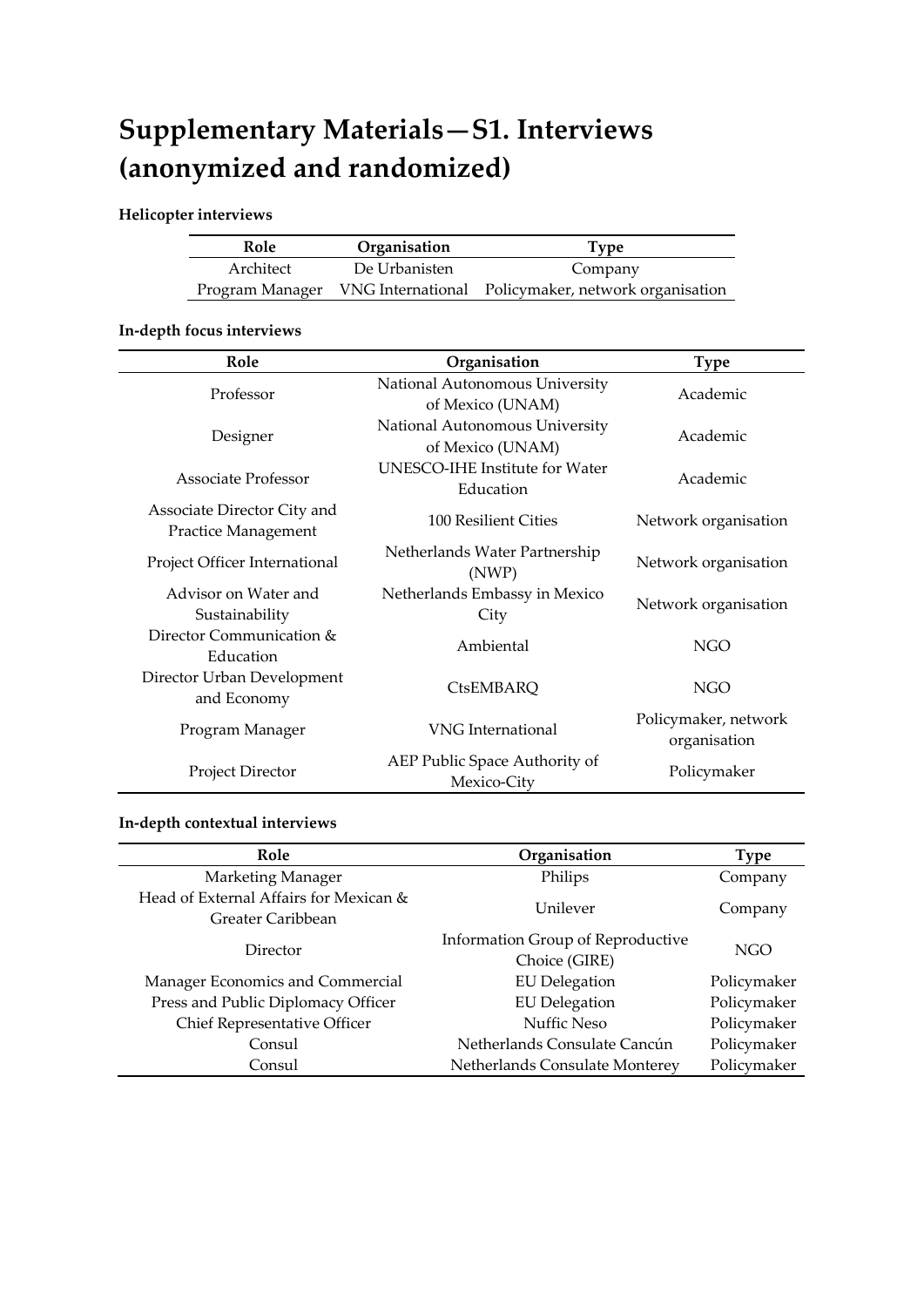| Interview                  |            | Mechanisms |                | Question |          |
|----------------------------|------------|------------|----------------|----------|----------|
|                            | 0. Other   |            |                |          | G        |
|                            |            |            |                | 0. No    | KT       |
|                            |            |            | G              |          | A1       |
|                            | 1. Phase 1 |            | E              |          | $\rm IP$ |
|                            |            |            | $\mathbf M$    |          | CR       |
|                            |            |            | G              |          |          |
|                            |            |            | C              |          |          |
|                            |            |            | A              |          |          |
|                            | 2. Phase 2 |            | MT             |          |          |
|                            |            |            | ${\rm ST}$     |          |          |
| # (numbered consecutively) |            |            | SU             |          |          |
|                            |            |            | RE             | 1. Yes   | G<br>KT  |
|                            | 3. Phase 3 | G          | G              |          | A1       |
|                            |            | $B-L$      | D <sub>1</sub> |          | $\rm IP$ |
|                            |            | $I-L$      | D <sub>2</sub> |          | CR       |
|                            |            | $GO-L$     | D <sub>3</sub> |          |          |
|                            |            | $B-G$      | D4             |          |          |
|                            |            | $I-G$      | D <sub>5</sub> |          |          |
|                            |            | $GO-G$     | D <sub>6</sub> |          |          |
|                            |            |            | I1             |          |          |
|                            | 4. Phase 4 |            | $\mathbb R$    |          |          |

# **Supplementary Materials—S2. Coding Scheme**

| Coding scheme acronyms and symbols |                                                    |  |  |
|------------------------------------|----------------------------------------------------|--|--|
| G                                  | General                                            |  |  |
| E                                  | Exploring                                          |  |  |
| М                                  | Marketing                                          |  |  |
| $\mathsf{C}$                       | Strategic program: Needs of the community          |  |  |
| A                                  | Strategic program: Connection for different actors |  |  |
| <b>MT</b>                          | Strategic program: Clear and defined metrics       |  |  |
| ST                                 | Strategic program: Broadly owned by stakeholders   |  |  |
| SU                                 | Strategic program: Broader sustainability agenda   |  |  |
| RE                                 | Strategic program: Reviewed for reflection         |  |  |
| B                                  | <b>Businesses</b>                                  |  |  |
| GO                                 | Government                                         |  |  |
| $\mathbf{I}$                       | Institutions                                       |  |  |
| $-L$                               | Local actors                                       |  |  |
| $-G$                               | Global actors                                      |  |  |
| D1                                 | Institutional dimension 1: Variety                 |  |  |
| D <sub>2</sub>                     | Institutional dimension 2: Learning                |  |  |
| D <sub>3</sub>                     | Institutional dimension 3: Behaviour               |  |  |
| D <sub>4</sub>                     | Institutional dimension 4: Leadership              |  |  |
| D <sub>5</sub>                     | Institutional dimension 5: Resources               |  |  |
| D <sub>6</sub>                     | Institutional dimension 6: Fair governance         |  |  |
| I <sub>1</sub>                     | Internalization                                    |  |  |
| R                                  | <b>Robustness</b>                                  |  |  |
| KT                                 | Sub question: Mechanisms knowledge transfer        |  |  |
| A1                                 | Sub question: Involvement actors                   |  |  |
| IP                                 | Sub question: Institutional proximity              |  |  |
| CR                                 | Sub question: Concept resilience                   |  |  |